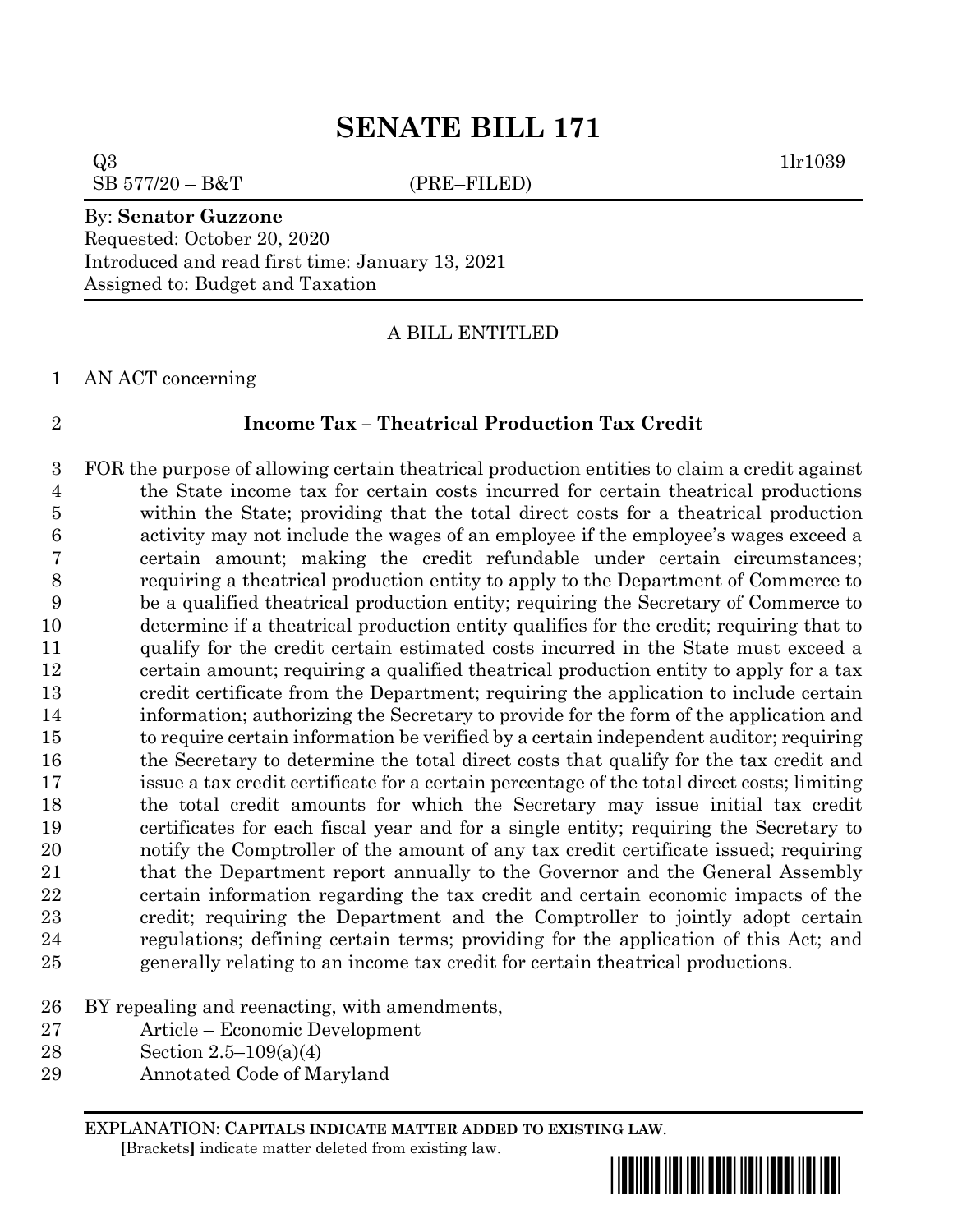|                                    | $\overline{2}$                                                                                                                           |         | <b>SENATE BILL 171</b>                                                                                                |  |
|------------------------------------|------------------------------------------------------------------------------------------------------------------------------------------|---------|-----------------------------------------------------------------------------------------------------------------------|--|
| $\mathbf 1$                        |                                                                                                                                          |         | (2018 Replacement Volume and 2020 Supplement)                                                                         |  |
| $\overline{2}$<br>3<br>4<br>5<br>6 | BY adding to<br>Article – Tax – General<br>Section 10-751<br>Annotated Code of Maryland<br>(2016 Replacement Volume and 2020 Supplement) |         |                                                                                                                       |  |
| 7<br>8                             | SECTION 1. BE IT ENACTED BY THE GENERAL ASSEMBLY OF MARYLAND,<br>That the Laws of Maryland read as follows:                              |         |                                                                                                                       |  |
| 9                                  |                                                                                                                                          |         | <b>Article - Economic Development</b>                                                                                 |  |
| 10                                 | $2.5 - 109.$                                                                                                                             |         |                                                                                                                       |  |
| 11                                 | (a)                                                                                                                                      |         | In this section, "economic development program" means:                                                                |  |
| 12<br>13                           | (4)<br>including:                                                                                                                        |         | each of the tax credit programs administered by the Department,                                                       |  |
| 14                                 |                                                                                                                                          | (i)     | the Film Production Activity Tax Credit;                                                                              |  |
| 15                                 |                                                                                                                                          | (ii)    | the Job Creation Tax Credit;                                                                                          |  |
| 16                                 |                                                                                                                                          | (iii)   | the One Maryland Economic Development Tax Credit;                                                                     |  |
| 17                                 |                                                                                                                                          | (iv)    | the Biotechnology Investment Incentive Tax Credit;                                                                    |  |
| 18                                 |                                                                                                                                          | (v)     | the Research and Development Tax Credit;                                                                              |  |
| 19<br>20                           |                                                                                                                                          | $(v_i)$ | Security Clearance<br>Administrative<br><b>Expenses</b><br>the<br>and<br>Construction and Equipment Costs Tax Credit; |  |
| 21                                 |                                                                                                                                          | (vii)   | the Cybersecurity Investment Incentive Tax Credit;                                                                    |  |
| $22\,$                             |                                                                                                                                          | (viii)  | the More Jobs for Marylanders Tax Credit;                                                                             |  |
| $^{23}$                            |                                                                                                                                          | (ix)    | the Purchase of Cybersecurity Technology or Service Tax Credit;                                                       |  |
| 24                                 |                                                                                                                                          | (x)     | the Opportunity Zone Enhancement Tax Credit;                                                                          |  |
| 25                                 |                                                                                                                                          | $(x_i)$ | the Small Business Relief Tax Credit; [and]                                                                           |  |
| 26                                 |                                                                                                                                          | (xii)   | the Aerospace, Electronics, or Defense Contract Tax Credit; AND                                                       |  |
| $27\,$                             |                                                                                                                                          |         | (XIII) THE THEATRICAL PRODUCTION TAX CREDIT.                                                                          |  |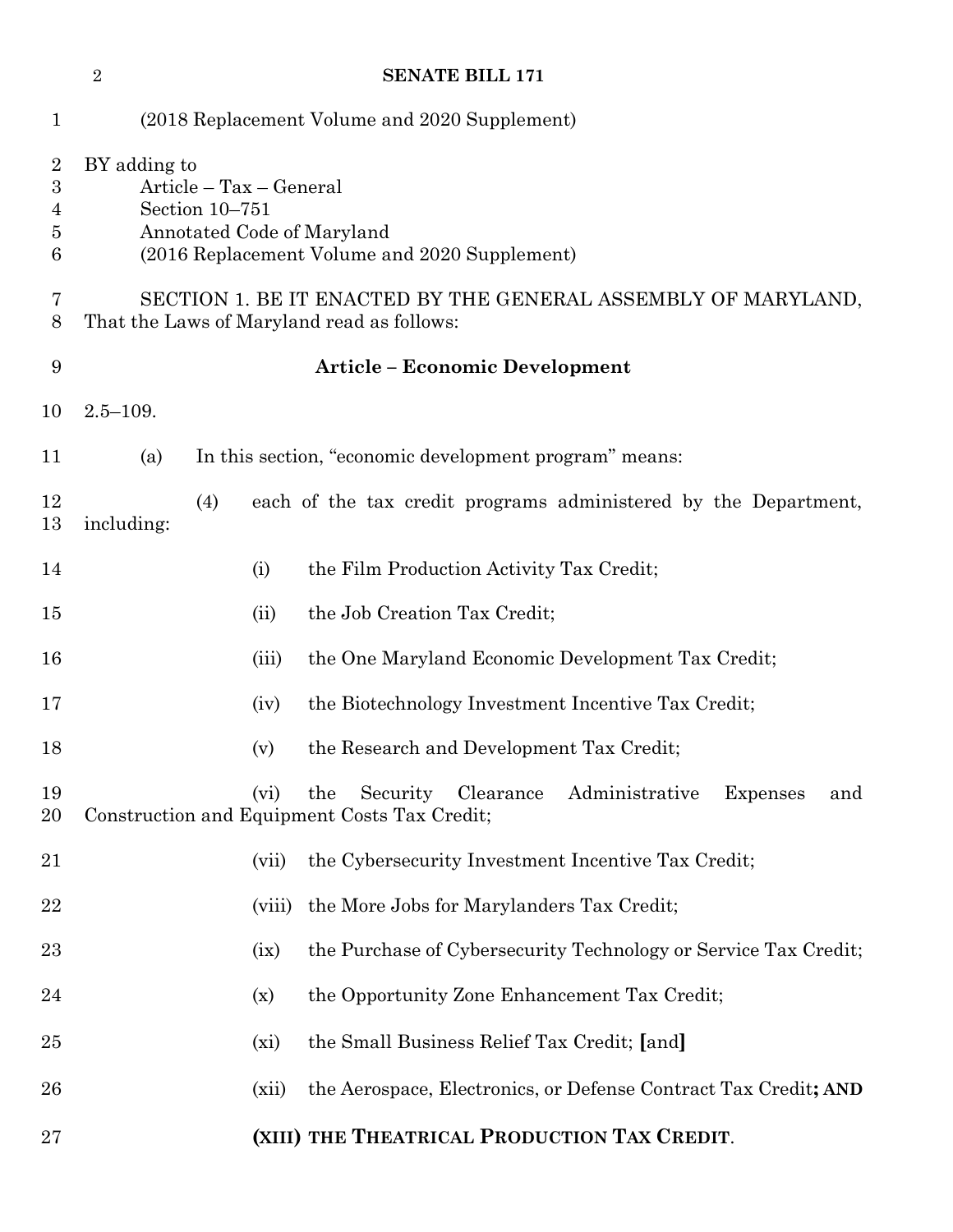## **SENATE BILL 171** 3

| $\mathbf{1}$                      | Article - Tax - General                                                                                                                                                                                                                                    |  |  |  |
|-----------------------------------|------------------------------------------------------------------------------------------------------------------------------------------------------------------------------------------------------------------------------------------------------------|--|--|--|
| $\overline{2}$                    | $10 - 751.$                                                                                                                                                                                                                                                |  |  |  |
| 3<br>$\overline{4}$               | (1)<br>IN THIS SECTION THE FOLLOWING WORDS HAVE THE MEANINGS<br>(A)<br>INDICATED.                                                                                                                                                                          |  |  |  |
| $\overline{5}$                    | "DEPARTMENT" MEANS THE DEPARTMENT OF COMMERCE.<br>(2)                                                                                                                                                                                                      |  |  |  |
| $6\phantom{.}6$<br>$\overline{7}$ | "NATIONAL TOURING PRODUCTION" MEANS A FOR-PROFIT LIVE<br>(3)<br>STAGE THEATRICAL PRODUCTION THAT:                                                                                                                                                          |  |  |  |
| 8<br>9                            | (I)<br>IS PRESENTED IN A QUALIFIED THEATRICAL PRODUCTION<br>FACILITY FOR AT LEAST TWO PUBLIC PERFORMANCES; AND                                                                                                                                             |  |  |  |
| 10<br>11<br>12                    | (II) AFTER THE PRODUCTION'S FINAL PERFORMANCE UNDER<br>ITEM (I) OF THIS PARAGRAPH, IS PERFORMED FOR AT LEAST 4 WEEKS IN AT LEAST<br>FOUR CITIES OUTSIDE THE STATE.                                                                                         |  |  |  |
| 13<br>14                          | (4) "PRE-BROADWAY PRODUCTION" MEANS A FOR-PROFIT LIVE<br>STAGE THEATRICAL PRODUCTION THAT:                                                                                                                                                                 |  |  |  |
| 15<br>16                          | (I)<br>IS PRESENTED IN A QUALIFIED THEATRICAL PRODUCTION<br>FACILITY FOR AT LEAST EIGHT PUBLIC PERFORMANCES; AND                                                                                                                                           |  |  |  |
| 17                                | IN THE PRODUCTION'S ORIGINAL OR ADAPTIVE VERSION:<br>(II)                                                                                                                                                                                                  |  |  |  |
| 18<br>20                          | 1.<br>HAS NEVER BEEN PERFORMED<br>OR HAS BEEN<br>19 PERFORMED ONLY ON A LIMITED BASIS IN THE IMMEDIATELY PRECEDING 5 YEARS;<br><b>AND</b>                                                                                                                  |  |  |  |
| 21<br>$22\,$<br>23<br>24          | IS BEING PREPARED EXCLUSIVELY AT THE QUALIFIED<br>2.<br>THEATRICAL PRODUCTION FACILITY FOR A PRESENTATION IN THE BROADWAY<br>THEATER DISTRICT WITHIN 12 MONTHS AFTER THE PRODUCTION'S FINAL<br>PRESENTATION IN A QUALIFIED THEATRICAL PRODUCTION FACILITY. |  |  |  |
| 25<br>26                          | "QUALIFIED THEATRICAL PRODUCTION ENTITY" MEANS AN<br>(5)<br><b>ENTITY THAT:</b>                                                                                                                                                                            |  |  |  |
| $27\,$                            | (I)<br>IS CARRYING OUT A THEATRICAL PRODUCTION; AND                                                                                                                                                                                                        |  |  |  |
| 28<br>29                          | IS DETERMINED BY THE SECRETARY TO BE ELIGIBLE FOR<br>(II)<br>THE TAX CREDIT UNDER THIS SECTION IN ACCORDANCE WITH SUBSECTION (C) OF                                                                                                                        |  |  |  |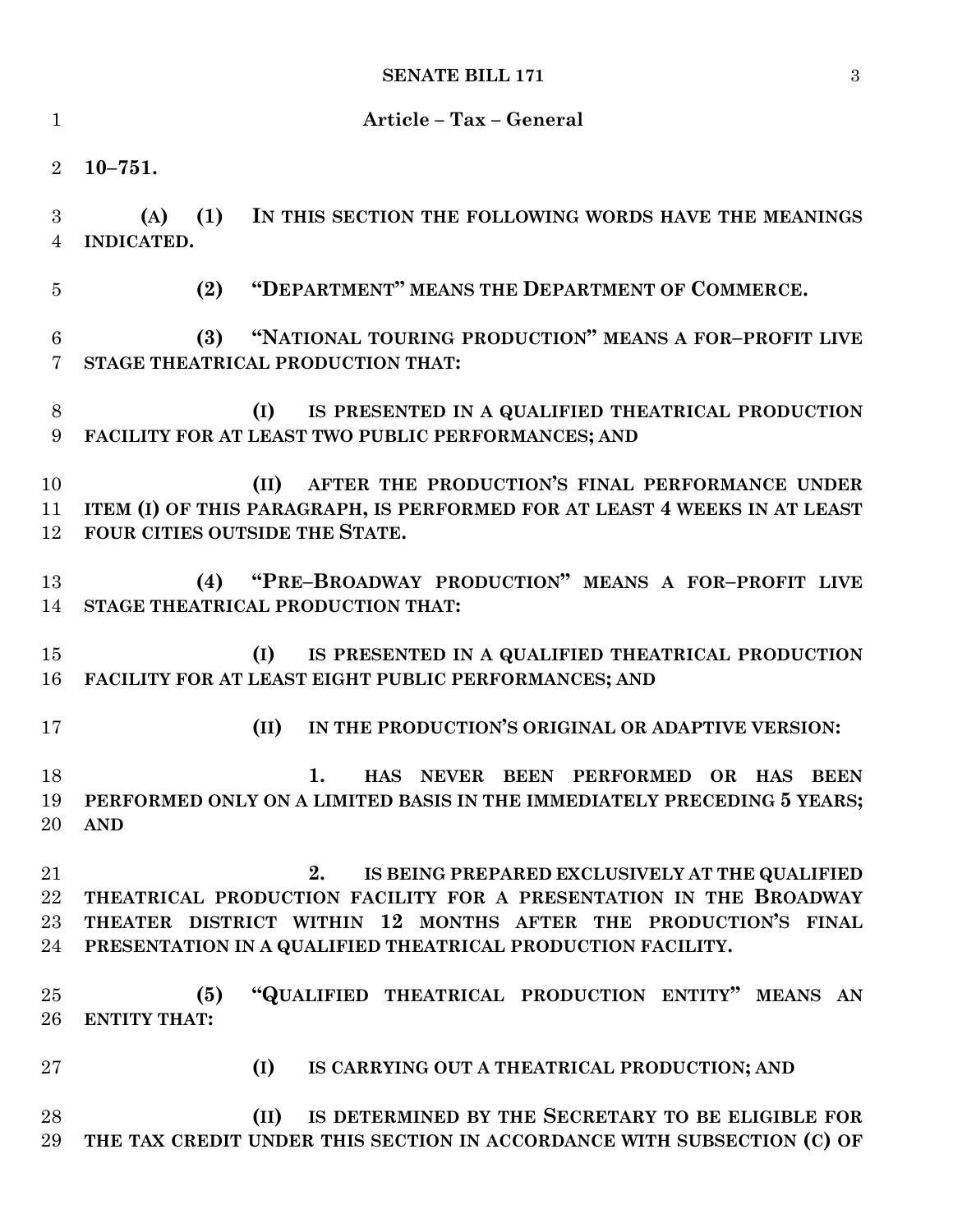**(7) "SECRETARY" MEANS THE SECRETARY OF COMMERCE. (8) "THEATRICAL PRODUCTION" MEANS: (I) A NATIONAL TOURING PRODUCTION; OR (II) A PRE–BROADWAY PRODUCTION. (9) (I) "TOTAL DIRECT COSTS" MEANS THE TOTAL COSTS INCURRED IN THE STATE THAT ARE NECESSARY TO CARRY OUT THE DEVELOPMENT, PRODUCTION, PERFORMANCE, OR OPERATION OF A THEATRICAL PRODUCTION. (II) "TOTAL DIRECT COSTS" INCLUDES COSTS INCURRED FOR: 1. SET CONSTRUCTION AND OPERATION; 2. SPECIAL AND VISUAL EFFECTS; 3. WARDROBE, MAKEUP, AND RELATED SERVICES; 4. SOUND, LIGHTING, STAGING, AND RELATED SERVICES AND MATERIALS; 5. SALARY, WAGES, AND OTHER COMPENSATION INCLUDING RELATED BENEFITS, FOR WORK PERFORMED IN THE STATE, PAID TO PERSONS EMPLOYED IN THE THEATRICAL PRODUCTION; 6. ADVERTISING AND PUBLIC RELATIONS ASSOCIATED WITH THE PERFORMANCE OF THE THEATRICAL PRODUCTION IN A QUALIFIED THEATRICAL PRODUCTION FACILITY; 7. RENTAL OF FACILITIES IN THE STATE AND EQUIPMENT USED IN THE STATE; 8. LEASING OF VEHICLES; 9. FOOD AND LODGING; AND**

 **(6) "QUALIFIED THEATRICAL PRODUCTION FACILITY" MEANS A FACILITY LOCATED IN THE STATE IN WHICH A THEATRICAL PRODUCTION IS PERFORMED.**

**THIS SECTION.**

**SENATE BILL 171**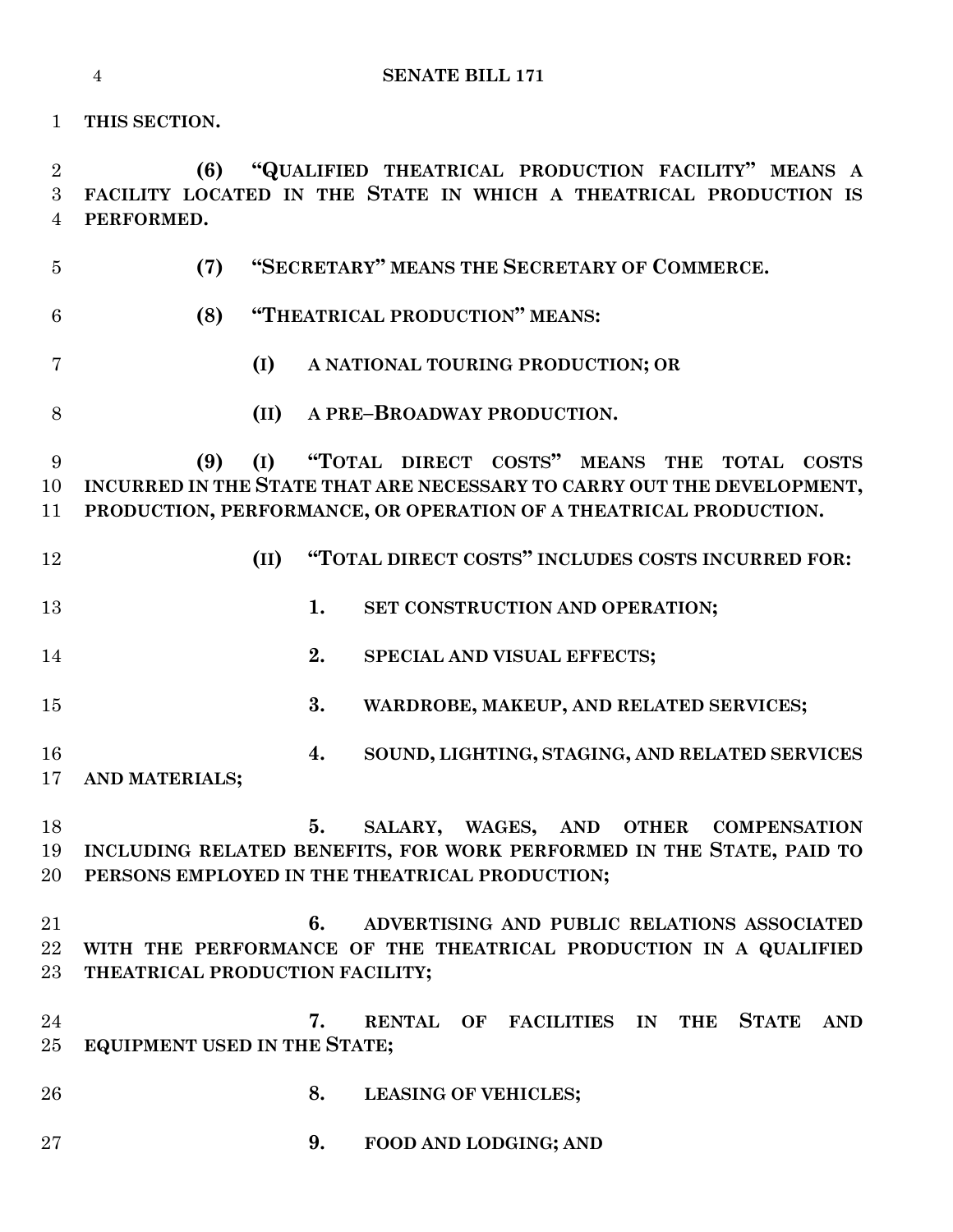**10. TRAVEL EXPENSES FOR BRINGING PERSONS EMPLOYED, EITHER DIRECTLY OR INDIRECTLY, BY THE THEATRICAL PRODUCTION TO THE STATE, BUT NOT INCLUDING EXPENSES FOR DEPARTING FROM THE STATE.**

 **(III) "TOTAL DIRECT COSTS" DOES NOT INCLUDE ANY SALARY, WAGES, OR OTHER COMPENSATION FOR PERSONAL SERVICES OF AN INDIVIDUAL WHO RECEIVES MORE THAN \$100,000 PER WEEK IN SALARY, WAGES, OR OTHER COMPENSATION FOR PERSONAL SERVICES IN CONNECTION WITH ANY THEATRICAL PRODUCTION.**

 **(B) (1) A QUALIFIED THEATRICAL PRODUCTION ENTITY MAY CLAIM A CREDIT AGAINST THE STATE INCOME TAX FOR THEATRICAL PRODUCTION ACTIVITIES IN THE STATE IN AN AMOUNT EQUAL TO THE AMOUNT STATED IN THE TAX CREDIT CERTIFICATE APPROVED BY THE SECRETARY FOR A THEATRICAL PRODUCTION.**

 **(2) IF THE TAX CREDIT ALLOWED UNDER THIS SECTION IN ANY TAXABLE YEAR EXCEEDS THE TOTAL TAX OTHERWISE PAYABLE BY THE QUALIFIED THEATRICAL PRODUCTION ENTITY FOR THAT TAXABLE YEAR, THE QUALIFIED THEATRICAL PRODUCTION ENTITY MAY CLAIM A REFUND IN THE AMOUNT OF THE EXCESS.**

 **(C) (1) BEFORE BEGINNING A THEATRICAL PRODUCTION ACTIVITY, A THEATRICAL PRODUCTION ENTITY MUST SUBMIT TO THE DEPARTMENT AN APPLICATION TO QUALIFY AS A THEATRICAL PRODUCTION ENTITY.**

 **(2) THE APPLICATION SHALL DESCRIBE THE ANTICIPATED THEATRICAL PRODUCTION ACTIVITY, INCLUDING:**

- 
- **(I) THE PROJECTED TOTAL BUDGET;**

 **(II) THE ESTIMATED NUMBER OF MARYLAND RESIDENT AND OUT–OF–STATE EMPLOYEES AND TOTAL WAGES TO BE PAID; AND**

 **(III) THE ANTICIPATED DATES FOR CARRYING OUT THE MAJOR ELEMENTS OF THE THEATRICAL PRODUCTION.**

 **(3) TO QUALIFY AS A THEATRICAL PRODUCTION ENTITY, THE ESTIMATED TOTAL DIRECT COSTS INCURRED IN THE STATE MUST EXCEED \$100,000.**

 **(4) THE APPLICATION SHALL INCLUDE ANY OTHER INFORMATION REQUIRED BY THE SECRETARY.**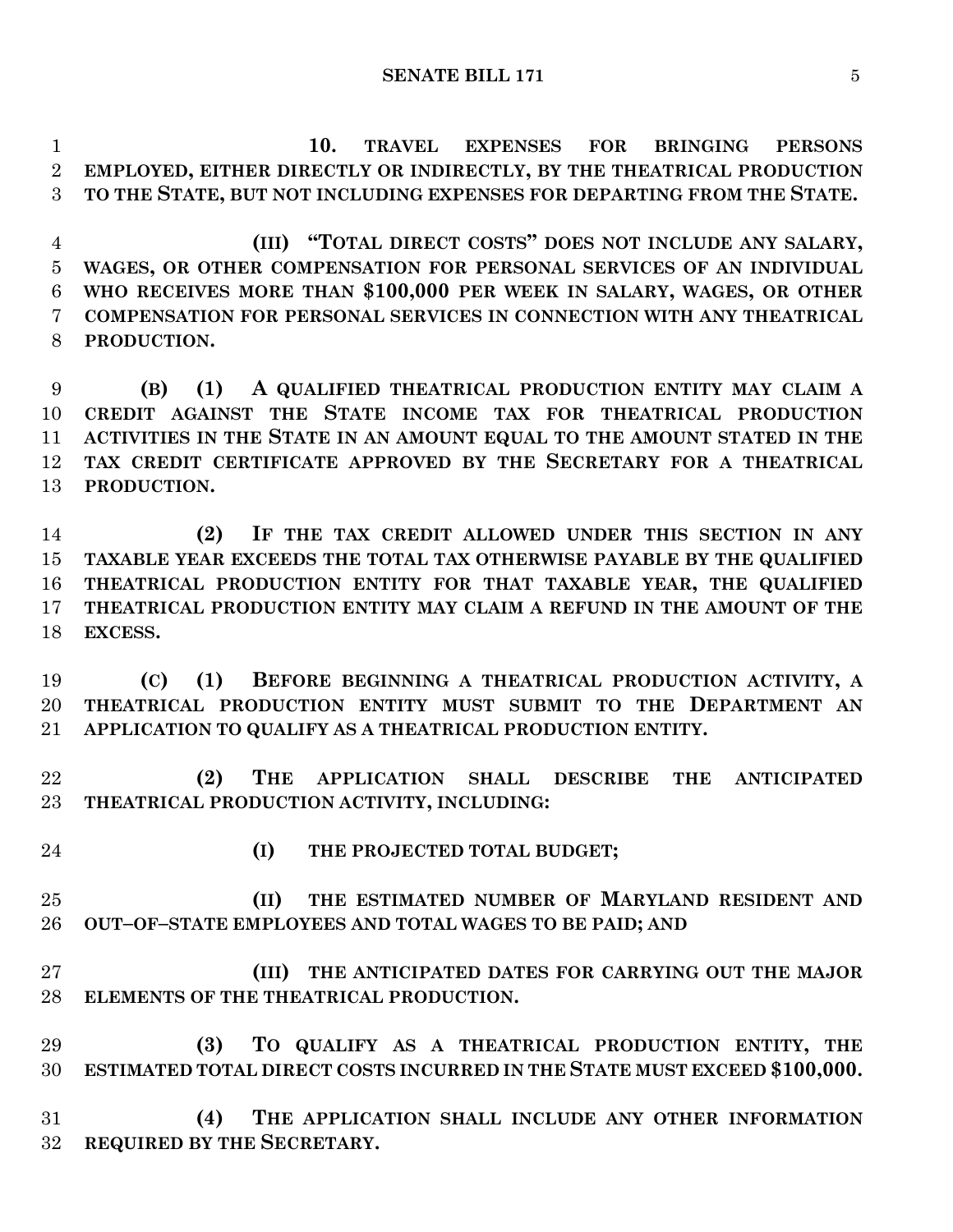**(5) THE SECRETARY SHALL: (I) DETERMINE WHETHER THE THEATRICAL PRODUCTION ENTITY QUALIFIES FOR THE CREDIT UNDER THIS SECTION; AND (II) NOTIFY THE COMPTROLLER OF THE ESTIMATED AMOUNT OF TOTAL DIRECT COSTS AND THE TAXABLE YEAR THE CREDIT WILL BE CLAIMED. (D) (1) AFTER COMPLETION OF THE THEATRICAL PRODUCTION ACTIVITY, A QUALIFIED THEATRICAL PRODUCTION ENTITY SHALL APPLY TO THE DEPARTMENT FOR A TAX CREDIT CERTIFICATE. (2) THE APPLICATION SHALL BE ON A FORM REQUIRED BY THE SECRETARY AND SHALL INCLUDE: (I) PROOF OF THE TOTAL DIRECT COSTS THAT QUALIFY FOR THE TAX CREDIT; AND (II) THE NUMBER OF EMPLOYEES HIRED AND WAGES PAID. (3) THE SECRETARY MAY REQUIRE THE INFORMATION PROVIDED IN AN APPLICATION FOR THE TAX CREDIT CERTIFICATE TO BE VERIFIED BY AN INDEPENDENT AUDITOR SELECTED AND PAID FOR BY THE THEATRICAL PRODUCTION ENTITY SEEKING THE TAX CREDIT CERTIFICATE. (4) SUBJECT TO SUBSECTION (F) OF THIS SECTION, THE SECRETARY SHALL DETERMINE THE TOTAL DIRECT COSTS THAT QUALIFY FOR THE TAX CREDIT AND ISSUE A TAX CREDIT CERTIFICATE FOR 25% OF THE TOTAL DIRECT COSTS THAT QUALIFY FOR THE TAX CREDIT. (E) IN ACCORDANCE WITH § 2.5–109 OF THE ECONOMIC DEVELOPMENT ARTICLE, THE DEPARTMENT SHALL SUBMIT A REPORT THAT INCLUDES: (1) THE NUMBER OF THEATRICAL PRODUCTION ENTITIES SUBMITTING APPLICATIONS UNDER SUBSECTION (C) OF THIS SECTION; (2) THE NUMBER AND AMOUNT OF TAX CREDIT CERTIFICATES ISSUED UNDER SUBSECTION (D) OF THIS SECTION; (3) THE NUMBER OF LOCAL TECHNICIANS AND ACTORS HIRED FOR A THEATRICAL PRODUCTION DURING THE REPORTING PERIOD;**

**SENATE BILL 171**